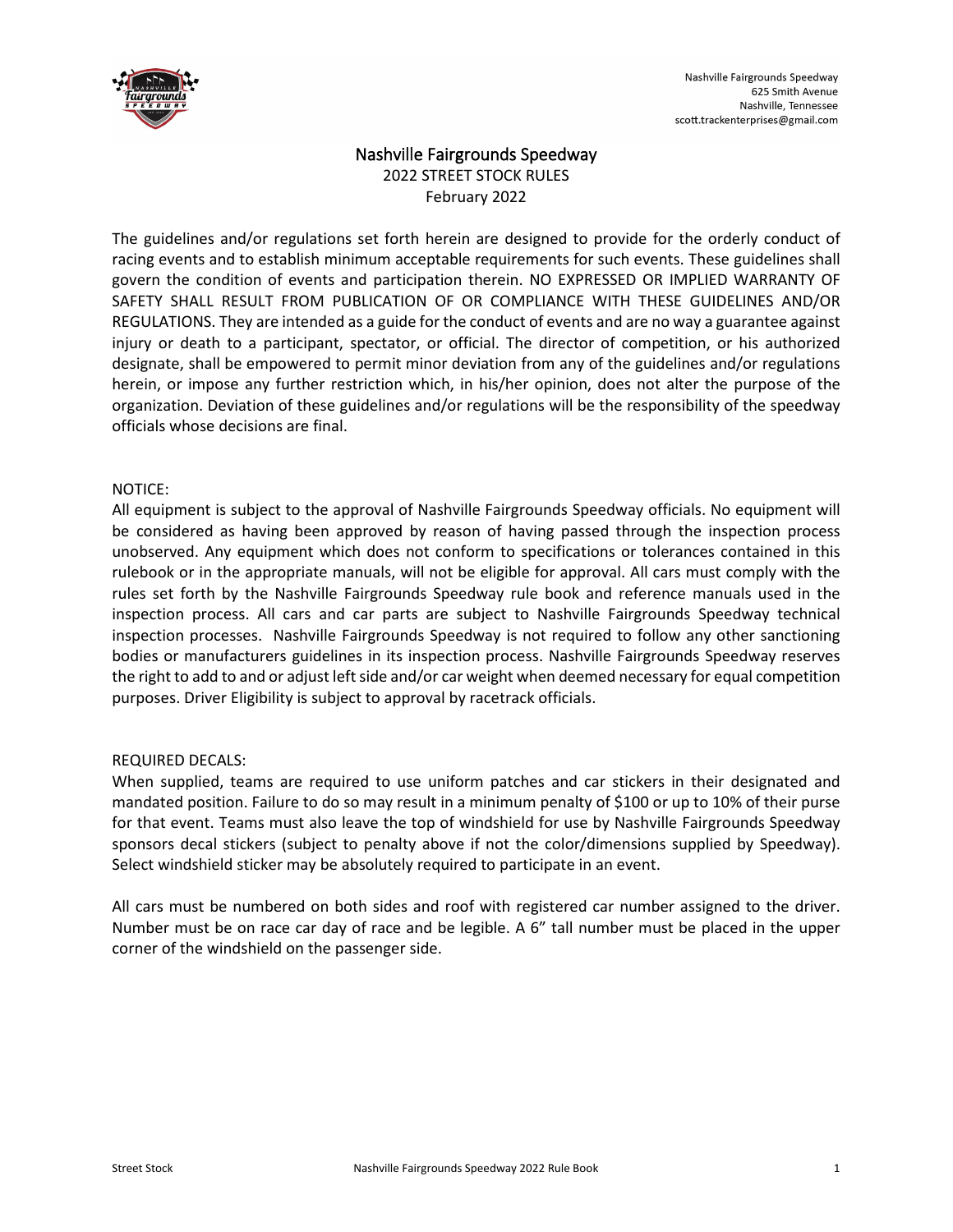

# **SECTION 1 – WEIGHT:**

- 1) Minimum base weight 3400 lbs.
- 2) Maximum left side wight is 55.0 percent.
- 3) Cars with stock 10 or 12 bolt rear end for chassis may deduct 25 lbs.
- 4) Cars with stock upper A-Frame mounts may deduct 25 lbs.
- 5) Management reserves the right to alter, change or adjust weight limits at their option and all additional weight to non-conforming cars.
- 6) Weight boxes optional, constructed of minimum  $3'' \times 3'' \times 120$  square steel tubing and must be welded completely to frame.
- 7) No weight may be mounted on, or added to, any moving parts.

### **SECTION 2 – BODIES:**

- 1) Must be metal or aftermarket bodies, stock appearing.
- 2) Minimum of six (6) hood pins required.
- 3) No open hood scoops, hood must be sealed at windshield.
- 4) An aftermarket fire wall and floorpan may be used, but must be steel, similar gauge and have a stock appearance of the replaced items.
- 5) except for behind the seat may be boxed.
- 6) Rear spoilers mandatory.
- 7) Rear spoiler must be mounted on the trailing edge of the stock trunk deck.
- 8) Spoiler may not exceed six (6) inches in total height. Must be single plane only. Max. width 60"

#### **SECTION 3 – WHEELBASE:**

- 1) Wheelbase: Car must be minimum of 108".
- 2) Maximum tread with 66" measurement center to center of tires at spindle height (front and rear).
- 3) May run Camaro clip and cut down cars.

#### **SECTION 4 – WINDSHIELD:**

- 1) Front windshields mandatory. Recommended is 1/8" Lexan with a minimum of two (2) center braces required at a stock angle. No other windows allowed.
- 2) No type of window or air deflector allowed. Side vent "roll over" may not exceed ten (10) inches at lowest point and must continue 90 degrees upward from that point. NACA duct for driver fresh air allowed.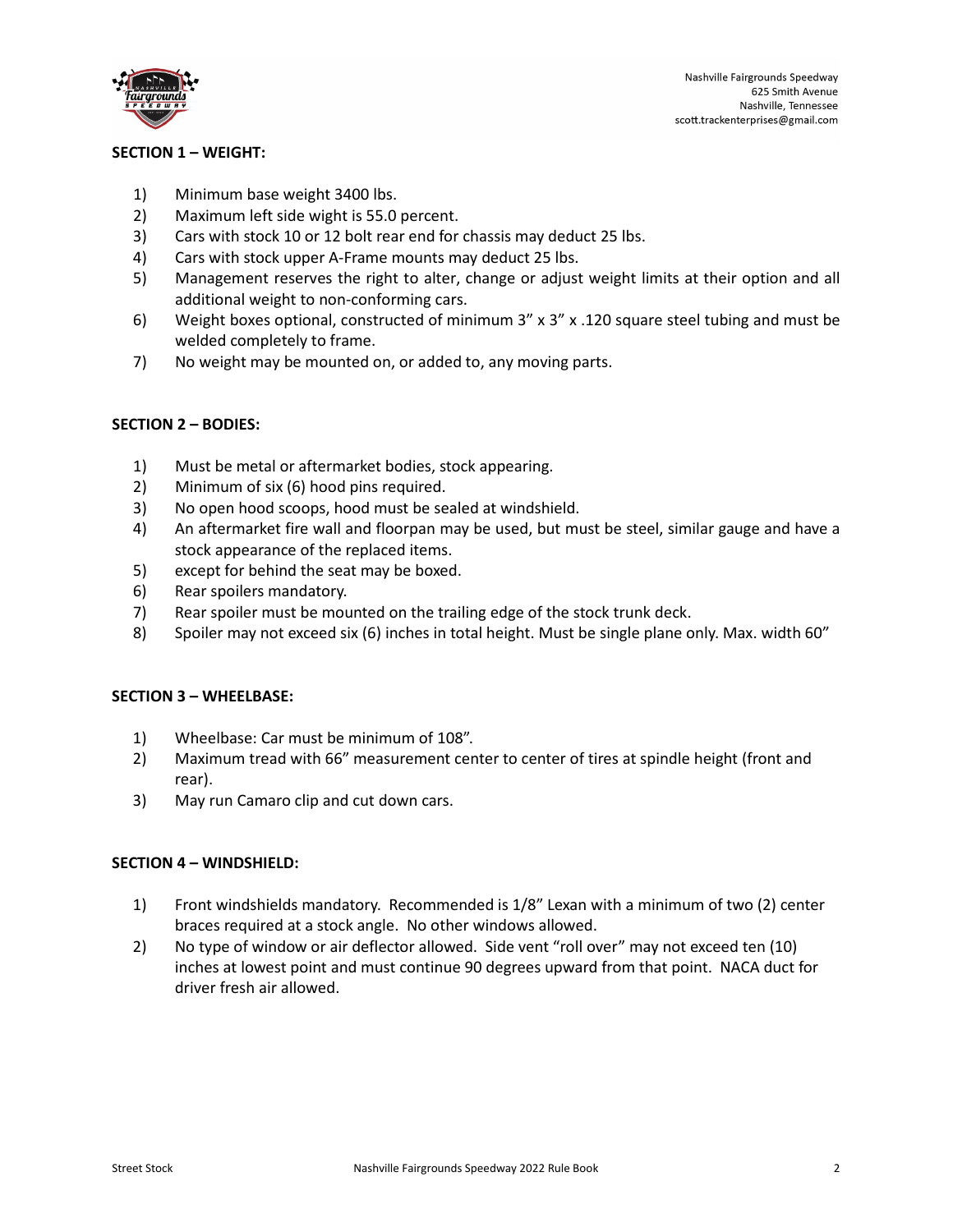

# **SECTION 5A – ENGINE:**

- 1) Engine must be centered between frame rails.
- 2) Maximum engine set back will be the #1 spark plug (front left plug) even with wedge bolt.
- 3) A minimum of twelve (12) inches from centerline of the crankshaft, in the front of the ground must be maintained.
- 4) Must be of standard factory production with standard external measurements in all respects.
- 5) Ford and Chevy may not exceed 362 cid. Chrysler may not exceed 364.
- 6) Maximum compression of 10.5.1. If compression exceeds max, add 25 lbs. per 0.5 over 10.5.1.
- 7) Cast iron blocks only.
- 8) Flat top pistons only.
- 9) Piston may be flush with block (zero deck heights). Steel connecting rods permitted (must be magnetic). Rods must match engine size (example, 5.700 inches on 350 Chevrolet).
- 10) No remote oil systems or filters. No oil coolers, accu-sumps, dry sump or additional oil lines permitted other than line to oil pressure gauge.
- 11) Standard production type crankshaft only. No altering other than standard grind cleanup.
- 12) Stroke must be stock stroke within 0.010, may not be increased or decreased. (3.48).
- 13) Stock type or any S.F.I. Approved balancers only.
- 14) Fifty-Pound minimum weight on all crankshafts, including timing chain gear.
- 15) The cylinder heads must be cast iron, the intake and exhaust ports must be in the original "as cast" configuration.
- 16) Minimum 62 cc combustion chamber Chevy, Ford 57 cc.
- 17) Mopar products: Maximum 1.624 in exhaust, minimum 1.920 in. intake valves.
- 18) Ford Cleveland: Maximum 1.655 in exhaust, maximum 2.041 in. intake valves.
- 19) Ford Windsor: Maximum 1.546 in exhaust, 1.940 in. intake valves.
- 20) Chevrolet Small Block: Maximum 1.500 in exhaust, 1.940 in. intake valves.
- 21) OEM Cast iron heads only. World Products SR 043610 Stock Replacement Heads allowed. (1.5 / 1.940) ALLOWED. No Dart, angle plug, 461, 461x, 462 or "bowtie" heads allowed. 3/8 or 7/16 rocker studs
- 22) Stock steel valves and in stock location only.
- 23) Stock diameter valve spring with steel retainers only. Chevrolet maximum 1,280.
- 24) No titanium parts. Locks and retainers must be magnetic steel. Guide Plates Permitted
- 25) May run stock 2 bbl or 4 bbl intake, or intake # 14098242, GM marine intake on old type heads or Edelbrock performer # 2101, 2104, or 2116. All must be stock. No porting, polishing of the intake.
- 26) On all engines, only one standard flat gasket may be used between the head and the intake manifold. Maximum gasket thickness .177 inches.
- 27) Any attempt to pull outside air in is not permitted.
- 28) Only hydraulic flat tappet cams and stock hydraulic magnetic lifters allowed.
- 29) Maximum valve lift may not exceed .450
- 30) Camshaft lift checked with solid lifter with zero lash at retainer of valve or maximum .300 at lobe or cam doctor.
- 31) Lifters must be of stock diameter for engine application.
- 32) No roller rocker arms permitted. No stud girdles. 1.5 Ratio Rocker Arms Only "Cool Nuts permitted/ Polly Locks". Rocker arms must not exceed 1.55 ratio.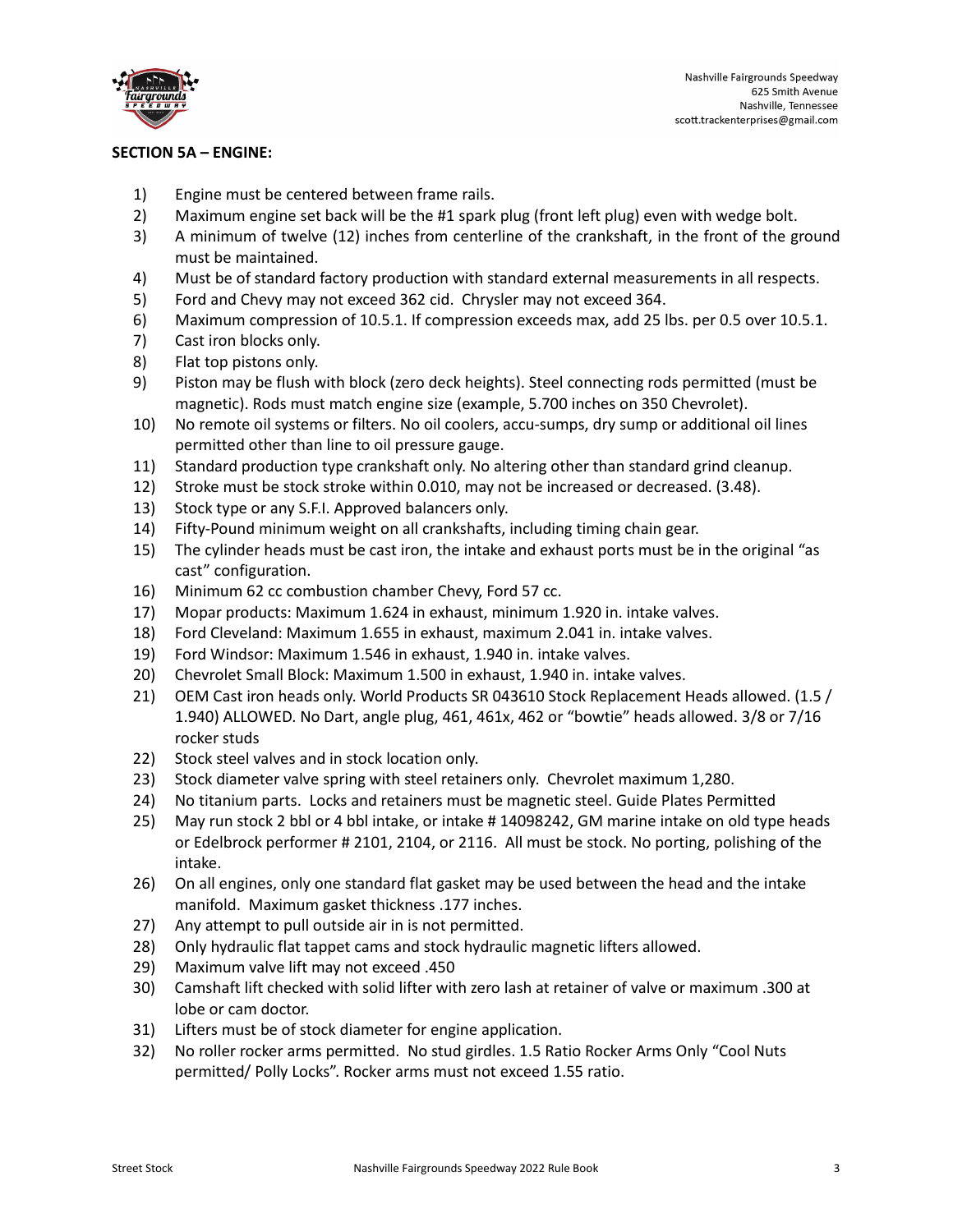

# **SECTION 5B – CRATE ENGINE:**

- 1) GM 602 Crate Motor Approved. By GM Yellow Book Guidelines.
- 2) Compression Limit 9.4.1 determined by NFS Whistler.

#### **SECTION 6 – CARBURETOR:**

- 1) Built Engines: Holley "Box Stock" #4412 Carburetor required. May Change Jets, power valves and remove choke flap. No HP Carburetors or components permitted.
- 2) Crate Engine: All 602 Crate Motors must run Holley 4150 #80541-1 650 CFM 4 Barrell Carb. Must Remain Box Stock, you may change jets, air bleeders and power valves. Holley 4150 #80541-2 carb is not permitted.
- 3) Crate Engine Carburetor Spacer: 602 Crates Motors CARBURETOR SPACER MAX. Height 1'' aluminum with 1 paper gasket per side not to exceed 0.065 in thickness / open or 4 Hole Type or tapered allowed.
- 4) Built Engine Carburetor Spacer: Maximum of 1" aluminum with 2 holes not to exceed over 1.690 at the top may be tapered with 1 paper gasket per side not to exceed 0.065 in thickness.

### **SECTION 7 – EXHAUST:**

- 1) A muffler must be used and installed in a configuration that will suppress exhaust noise to a maximum of 99db's at 100 feet. The track will conduct random testing of exhaust noise, a penalty of 10lb's for every point above 99db's will be enforced. Any car that is consistently tested above 99db's will receive additional penalties up to and including disqualification.
- 2) Economy 1 5/8" headers with no steps, allowed with a 3" collector that exits under car past driver.
- 3) No alterations of any type, except external modifications for clearance purposes only.

#### **SECTION 8 – AIR INTAKE:**

- 1) Air boxes allowed. No air dams, ram air or duct systems allowed.
- 2) Only one dry air cleaner element allowed.
- 3) No addition of material, shielding or alterations of air flow to air cleaner.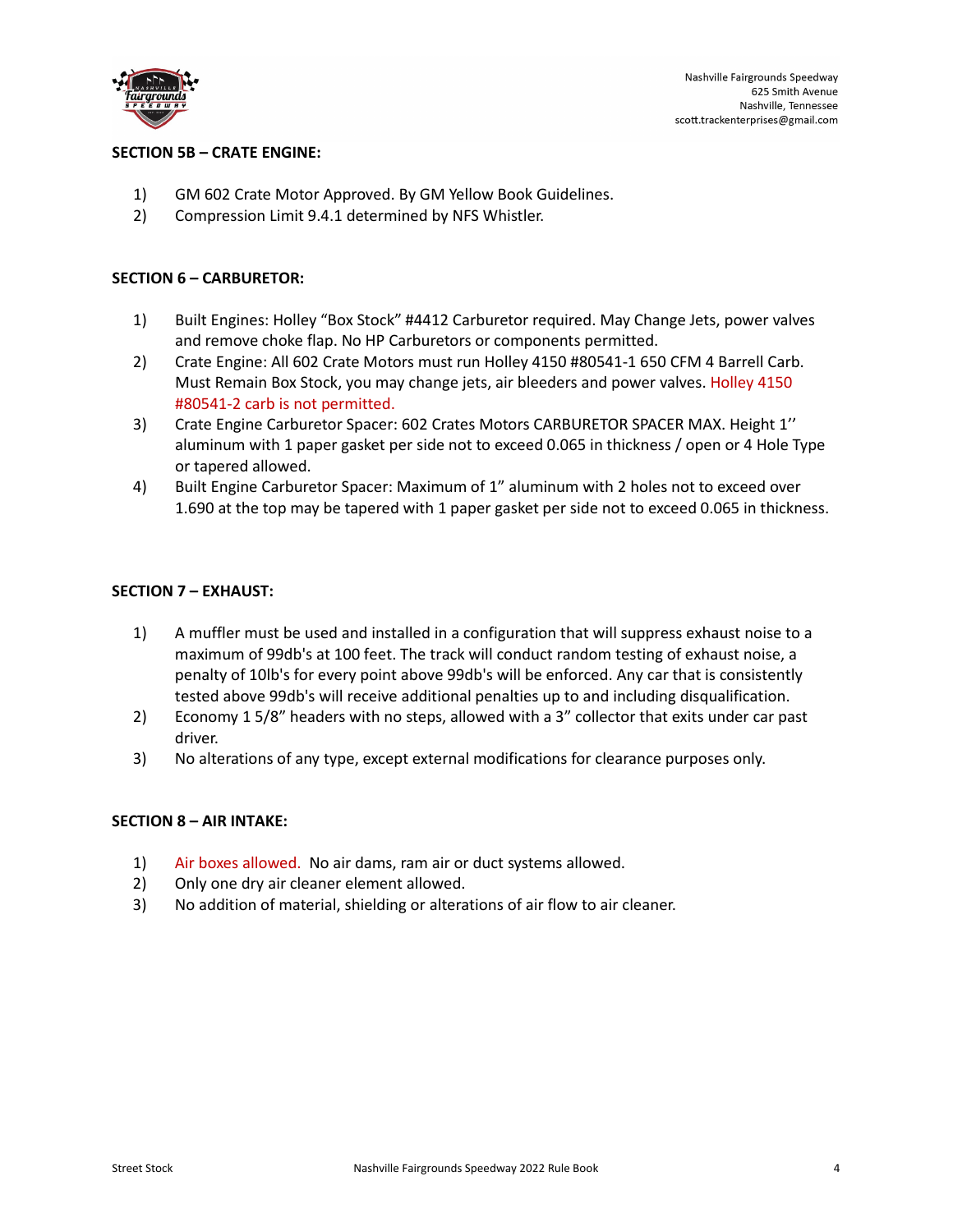

## **SECTION 9 – FUEL SYSTEM:**

- 1) Racing fuel cells are mandatory, bladder type cells are highly recommended.
- 2) Maximum 22-gallon cells with fuel valves.
- 3) Loop bar mandatory behind fuel cell.
- 4) Two (2) sections of box tubing may also tie the rear frame rails together and act as a fuel cell mount.
- 5) Fuel cells must be in trunk compartment, equal distance between frame rails and centerline of car.
- 6) Bottom of fuel cell container must have a minimum ground clearance of 8".
- 7) Stock type mechanical fuel pump only, in stock location. No electric fuel pumps allowed.
- 8) No additional fuel reservoir, pressure equalizing systems, or fuel cooling devices allowed.

## **SECTION 10 – ELECTRICAL SYSTEM:**

- 1) HEI ignition only.
- 2) One stock coil, ballast resistor if applicable, or electronic ignition distributor.
- 3) No crank trigger or distributor less systems allowed.
- 4) Stock style starters only.

#### **SECTION 11 – COOLING SYSTEM:**

- 1) Any metal stock production or racing radiators permitted in stock location.
- 2) Mechanical fan must have a 180-degree shroud. Covering the top 50% of the fan.
- 3) Mandatory and operational radiator overflow metal catch can and exit tube installed ahead of firewall.
- 4) Electric fans permitted.
- 5) Aluminum water pumps are allowed.
- 6) NO antifreeze allowed at any time.

#### **SECTION 12 – CLUTCH:**

- 1) Must run 14" stock steel 153 tooth flywheel, minimum weight 13.5 lbs. with bolts. Pressure plate and clutch must be 10.5", stock configuration, clutch disc consisting of solid disk or six ridged friction pads minimum.
- 2) Cars must provide inspection holes for clutch or torque converters.
- 3) Blow proof bell housing mandatory.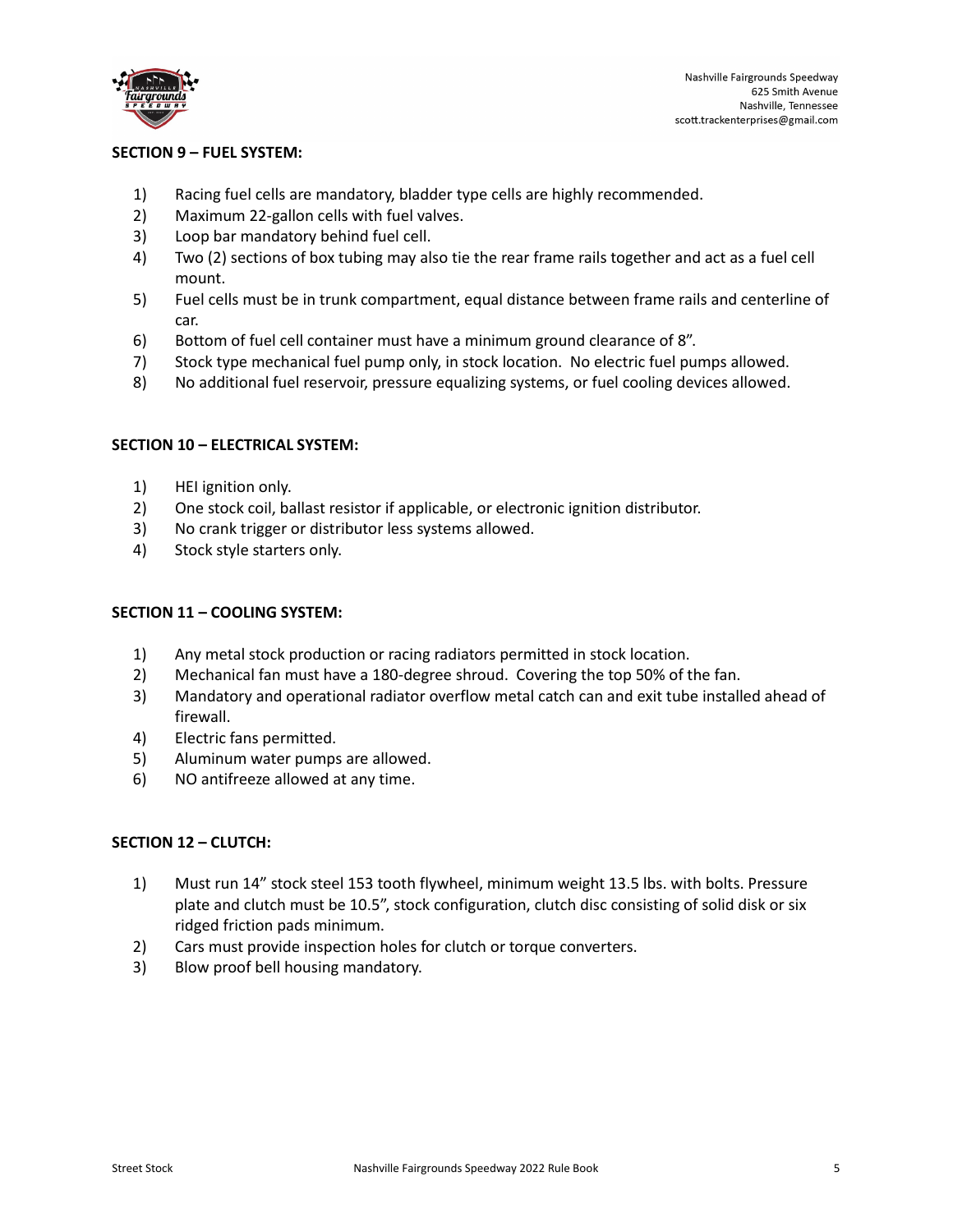

Nashville Fairgrounds Speedway 625 Smith Avenue Nashville, Tennessee scott.trackenterprises@gmail.com

# **SECTION 13 – TRANSMISSION:**

Transmission options:

- A. Stock OEM automatic with minimum of 3 forward gears.
- B. Manual cast iron case OEM with all gears operable. (3 speeds only)
- 1) No 4 or 5-speed transmissions.
- 2) No internal modifications or gear reductions are allowed.
- 3) Automatic transmissions with unaltered torque converter allowed. No direct drives.
- 4) Transmission coolers allowed in engine compartment only.
- 5) Automatics must have complete un-lightened factory produced flywheel or flex plate.

#### **SECTION 14 – REAR-END:**

- 1) 9" Ford assembly allowed with all brackets in stock location for that chassis. Deduct 25 lbs. for stock 10 or 12 bolt rear end for chassis.
- 2) Open, locked, limited slip or posi-traction rear ends are acceptable. Detroit Lockers Allowed.
- 3) No quick changes, or "gold track" type differentials.
- 4) Full floating re-end type & axle assemblies allowed. (Solid Axel No Gun Drilling)
- 5) Aftermarket racing axles are recommended.

#### **SECTION 15 – DRIVE LINE:**

- 1) Two (2) 360-degree shaft "2" x 1/4" hoops" mandatory, installed on forward 3/5 of drive shaft.
- 2) One-piece steel drive shafts only. (min. dia. 2 3/4")
- 3) Drive shafts must be painted white.

#### **SECTION 16 – BRAKES:**

- 1) Aftermarket hanging pedals allowed.
- 2) Must have functional brakes on all 4 wheels at all times.
- 3) Four wheel disc brakes allowed.
- 4) Brake bias devices allowed but must be out of the driver's compartment.
- 5) Single piston calipers, with cast iron bodies only.
- 6) Brake pad material optional.

#### **SECTION 17 – FRAME:**

- 1) All frames and unibody structures must remain absolutely OEM factory produced.
- 2) All measurements for all vital parts must remain stock. Body must be centered on frame.
- 3) Replacement of rear frame rails with 2" x 3" x .120 minimum wall, steel tubing, permitted rearward from the center of the rear wheel hump.
- 4) Frames and unibody structure may not be lightened anywhere.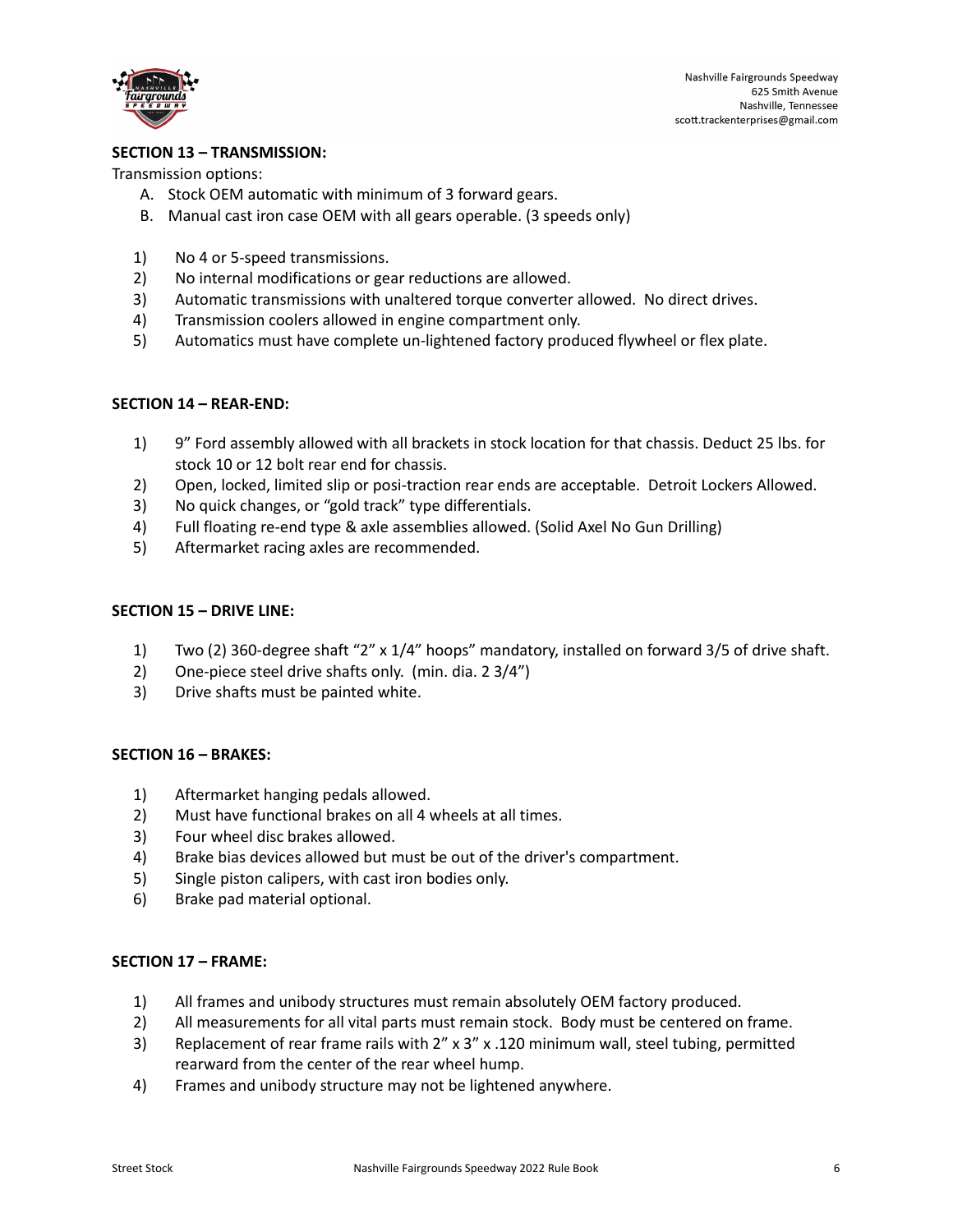

# **SECTION 18 – ROLL BARS:**

- 1) All cages must be style as set forth in the rulebook and approved for workmanship and design.
- 2) Driver is responsible for installation, construction and workmanship of roll cage.
- 3) Round steel 1 3/4" x .083 minimum, roll bars are mandatory, roll bars must be welded.
- 4) Minimum of four horizontal door bars on the right and left side of car.
- 5) The distance between the "A" post and "B" post may not be greater than 44 inches.
- 6) Rear fuel protection hoop mandatory.
- 7) Gusset plates at butt welds in driver's compartment required. Rear frame rails may be tied together by only one 2" x 2" max. bar only.

### **SECTION 19 – SUSPENSION:**

- 1) All front suspension mountings and spring locations must remain as produced except A-frame mounting may be replace with "perch" type mounting. Deduct 25 lbs. for stock upper A-Frame mounts.
- 2) Front shock location may be changed from stock location.
- 3) Sways may be under slung mounts, adjustable mounts permitted. "U" bolts permitted.
- 4) After-market sway bars allowed must be stock appearing.
- 5) Any conventional type coil front spring with a diameter of 5" or greater can be used.
- 6) Wedge bolts are allowed front and rear, maximum one per wheel, top adjustable only.
- 7) Spring pocket of stub may not be altered other than to screw plate installation.
- 8) Lower control arms must be stock and unaltered for that make and model.
- 9) Upper magnetic steel tubular A-frames or altered stock upper control arms utilizing stock Aframe permitted.
- 10) All ball joints with steel shaft allowed. Adjustable style ball joints are permitted.
- 11) Stock mounted shocks or steel sealed non-adjustable, non re-buildable. Afco 12 Series or Pro Shocks WB Series welded Bearing series shocks ONLY. No bump stops, no coil bind.
- 12) One shock per wheel.
- 13) Rear shock upper mounts must be inside frame rails.
- 14) Rear shock mounts on rear axle may be raised or lowered to compensate for rear shock travel.
- 15) Rear suspension must be as produced, either leaf or coil. Adjustable rear shackles allowed of rear leaf springs only.
- 16) All rear suspension parts, mounting and location must remain stock and unaltered except for upper trailing arm frame mount hole may be raised or lowered for pinon angle. Only one hole permitted. Bushings optional.
- 17) No sliders on leaf springs.

# **SECTION 20 – SPINDLES:**

- 1) Any stock passenger car spindle may be used. No drop spindles.
- 2) Heavy duty aftermarket spindles allowed, but no racing spindles.
- 3) Any stock car hub, drum and rotor may be used.
- 4) Large diameter wheel studs acceptable.